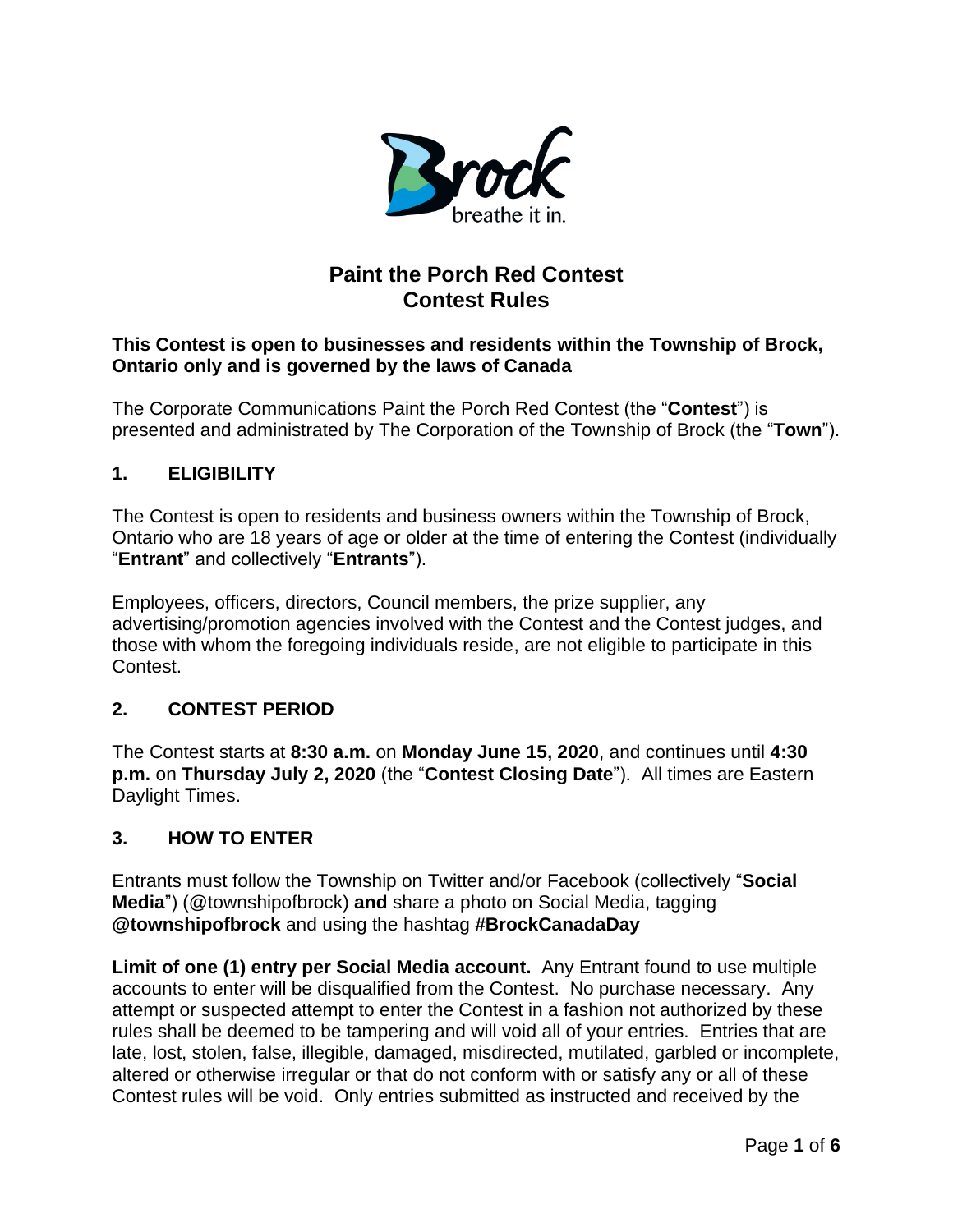Township will be considered. Proof of entry transmission shall not constitute proof of receipt. The sole determinant of time for valid entry in this Contest will be the Contest server machine(s).

## **4. PRIZE**

Entrants are eligible to win one (1) of two (2) prizes: a Brock Prize pack. Any costs or expenses incurred by the winner in claiming or using their prize, not specifically described as part of the prize, are the sole responsibility of the winner. Without limiting the generality of the foregoing, internet fees and data plans are not included in the prizes and are the winner's sole responsibility.

The Contest prize may not be exactly as advertised. The approximate retail value indicated above for each prize is the approximate retail value of each prize at the launch of the Contest. No financial compensation will be made or required if actual prize value is lower than the prize value quoted in these rules.

### **5. DRAW**

A random draw from all eligible entries received will be made by a representative of the Township, or by an independent agency mandated by the Township, at a time during regular business hours on **Friday July 3, 2020 at 10 a.m.**, at the Township of Brock Municipal Offices of the Division (Town Hall, 1 Cameron Street East, Cannington) or at the offices of the independent agency. The selected Entrant will be contacted at the Social Media account from which his or her entry was submitted.

### **6. CONFIRMATION OF WINNER**

The selected Entrant will be disqualified and required to forfeit any claim on a Contest prize if he or she cannot be reached within five (5) business days following the first attempt of contact, or if the terms set forth in these Contest rules are not adhered to. If the selected Entrant cannot be reached within five (5) business days following the first attempt of contact, or there is a return of any notification as undeliverable, then the selected Entrant will be disqualified and an alternate eligible Entrant will be randomly selected from among the remaining eligible entries. This process will be repeated until one (1) selected eligible Entrant has been successfully contacted in accordance with these Contest rules, or there are no more remaining eligible entries. Once the selected Entrant responds to the notification that he or she has been selected to receive the prize, the selected Entrant must claim the Contest prize at least seven (7) business days prior to the movie presentation date for which the Certificate is valid.

### **7. DETERMINATION OF WINNER**

To be declared a winner, the selected Entrant must: (a) correctly answer a time-limited, mathematical skill-testing question; and (b) be in full compliance with these Contest rules (including providing proof of age and residency or business ownership in Brock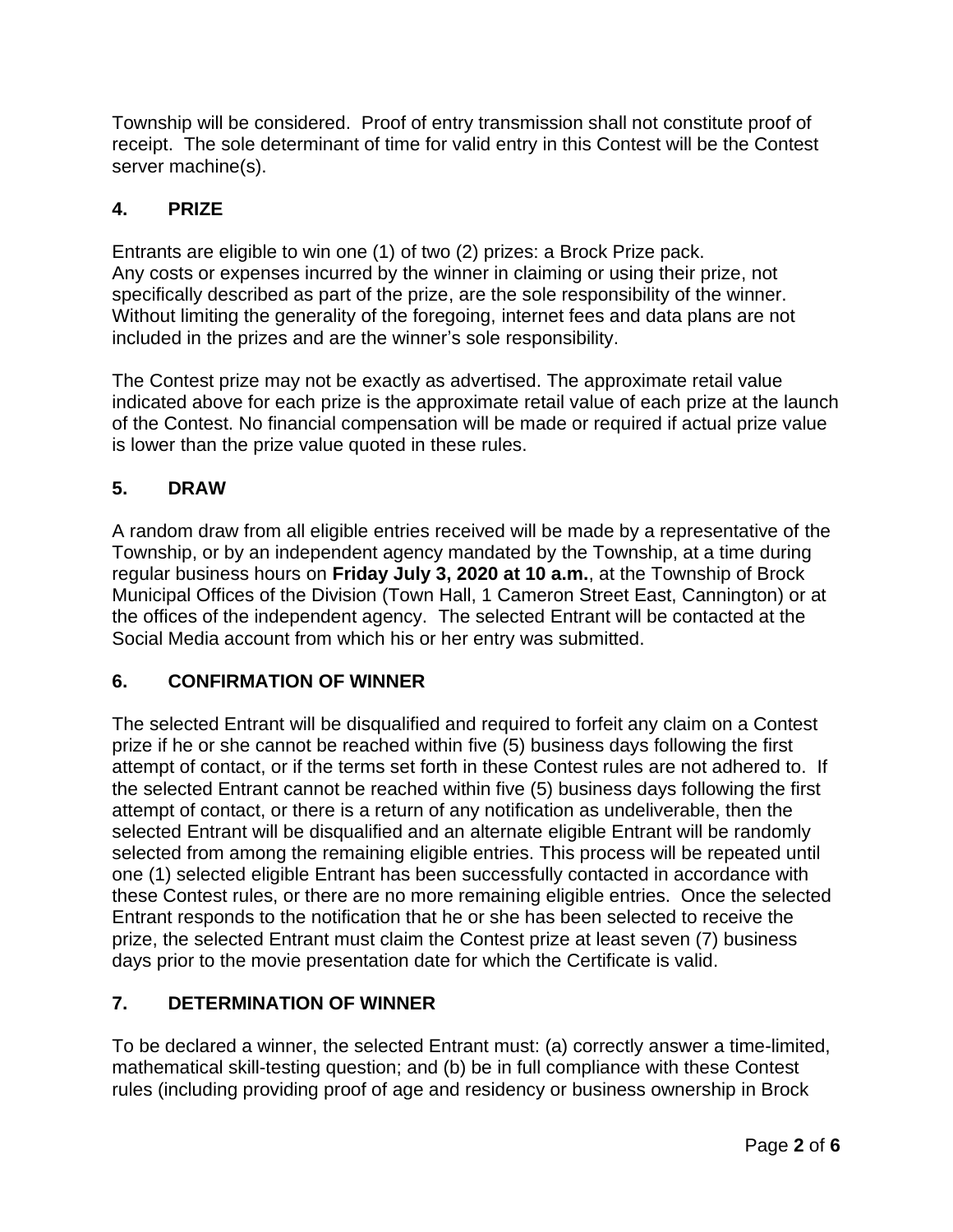Township) together with any other documentation as may reasonably be required by the Town in its sole discretion.

### **8. ACCEPTANCE OF PRIZE**

The prize must be accepted as awarded and is not transferable, redeemable, refundable or exchangeable for cash and not replaceable if lost/stolen. The Town reserves the right to substitute a prize, in whole or in part, with a prize of at least equal value in the event of the unavailability, for whatever reason, of the advertised prize.

### **9. RULINGS**

Decisions and rulings of the Town and/or its representatives, including any independent agency mandated by the Town for the purpose of the draw, are final and binding without appeal in all matters related to this Contest and the awarding of the prize, including, without limitation, any decisions regarding the eligibility/disqualification of Entrants and/or entries.

### **10. ODDS OF WINNING**

Odds of winning depend on the number of eligible entries received.

## **11. RELEASE OF LIABILITY / CONSENT TO PUBLICITY**

By accepting the Contest prize, the winner: (a) confirms compliance with these Contest rules; (b) acknowledges that the prize is not transferable and must be accepted as awarded or otherwise except where stated; (c) consents to the use of his/her name, entry, voice, statements, photographs, pictures and/or other likenesses for publicity, advertising or informational purposes in any medium or format carried out by the Town and/or advertising/news agencies regarding the Contest or the prize, without further notice or compensation; and (d) releases the Township, its affiliates, advertising and promotional agencies, the suppliers of materials or services related to the Contest, and all of its elected and appointed officials, employees, and agents (collectively the "**Releasees**") from and against all liability in connection with the Contest and/or the awarding and/or use of the Contest prize.

### **12. LIMITATION OF LIABILITY**

The Releasees do not assume any responsibility, and each Entrant releases the Releasees from any and all claims, actions, damages, demands and liabilities of whatever nature or kind arising out of or in connection with the Entrant's participation or attempted participation in the Contest and the Contest prize, including, without limitation: the administration of the Contest; the selection and confirmation of the Contest winner; the arranging, awarding and use of the Contest prize; the printing or advertising of the Contest; telephone, electronic, hardware or software program,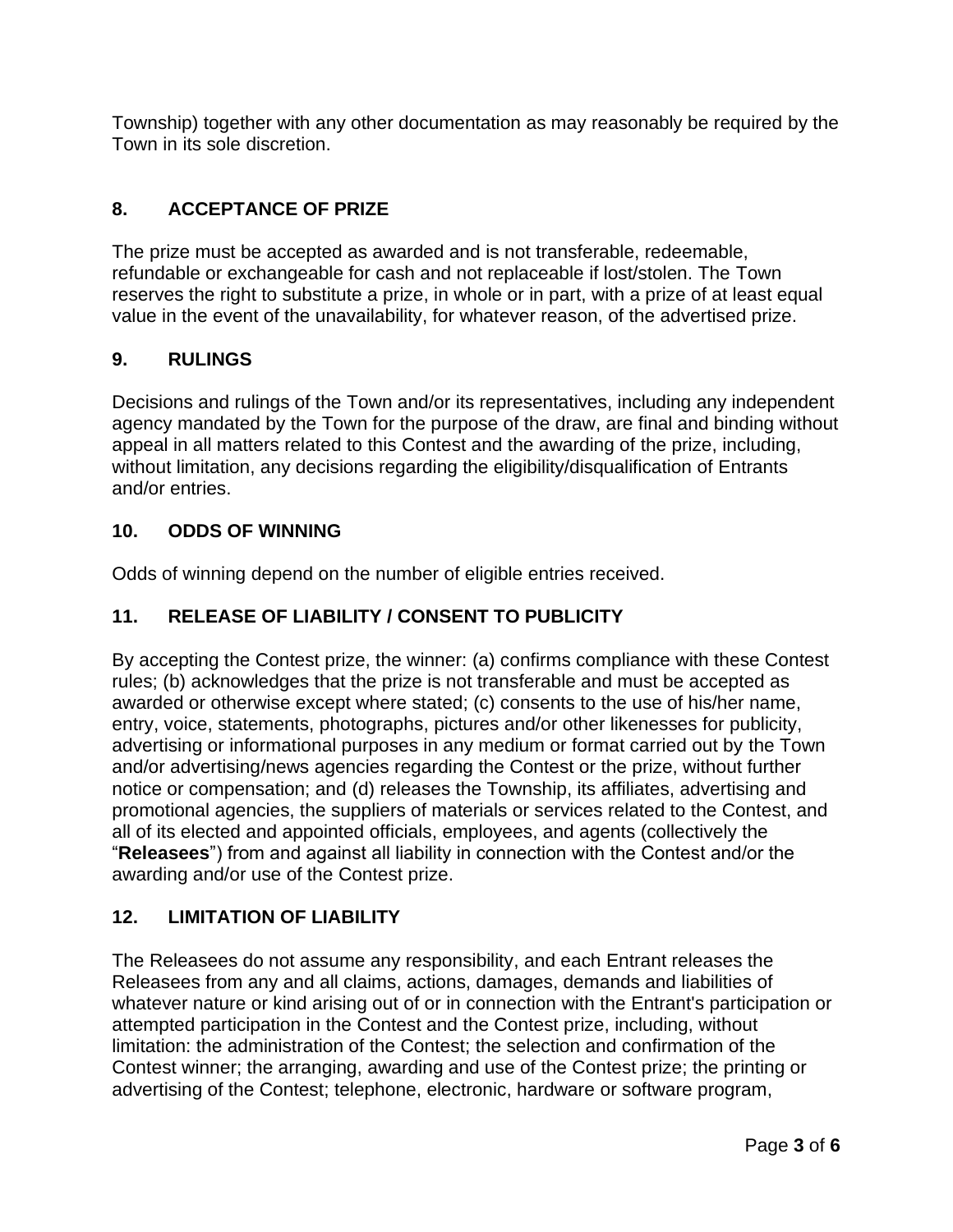network, internet or computer malfunctions, failures or difficulties; any injuries, losses or damages of any kind whatsoever caused by the Contest prize or resulting from the acceptance, possession or use of the Contest prize, or from participation in the Contest; and, any printing or typographical errors in any materials associated with the Contest.

## **13. CONTEST RULES AND APPLICABLE LAWS**

The Contest will be run in accordance with these Contest rules, which shall be subject to amendment by the Town without notice or liability to the Entrant. Entrants must comply with these Contest rules and will be deemed to have received and understood these rules by participating in the Contest. The terms of the Contest, as set out in these rules, are not subject to amendment or counter-offer, except as set out herein. This Contest is subject to all applicable federal, provincial, and municipal laws and regulations. All entries submitted become the property of the Township, which assumes no responsibility for lost, delayed, incomplete, or misdirected entry.

### **14. PRIVACY**

The Township may be collecting personal data about Entrants for the purpose of administering this Contest, and is bound by the *Municipal Freedom of Information and Protection of Privacy Act*, R.S.O. 1990, c. M.56, as amended. Personal information provided by Entrants, such as their name, postal code, Social Media account information, and email addresses, will not be sold or shared with any third party. This information is treated as confidential and will be used only for the purposes of the Contest. All personally identifiable information collected during the Entrant's participation in the Contest will be collected and used by the Town for the proper administration and fulfillment of the Contest, as described in these Rules, and in accordance with the Township's Privacy Policy. Entrants may review the Township's Privacy Policy, which is available on the Town's website at <https://www.townshipofbrock.ca/en/municipal-office/privacy-policy.aspx>, for information on how the Township collects, uses, and discloses personal information.

### **15. CANCEL AND AMEND**

The Township reserves the right to cancel, modify, or suspend this Contest or to amend the Contest rules at any time and in any way, without prior notice, for any reason whatsoever. Without limiting the foregoing, if for any reason the Contest is not capable of running as originally planned, for example as a result of tampering or infection by computer virus, bug, corruption, security breach, or other cause beyond the Township's reasonable control, the Town reserves the right to cancel or suspend the Contest and/or conduct a random draw from all previously received eligible entries.

### **16. PRIZE PROVIDED "AS IS"**

Except as expressly warranted herein, the Contest prize is provided "as is" without further warranty of any kind.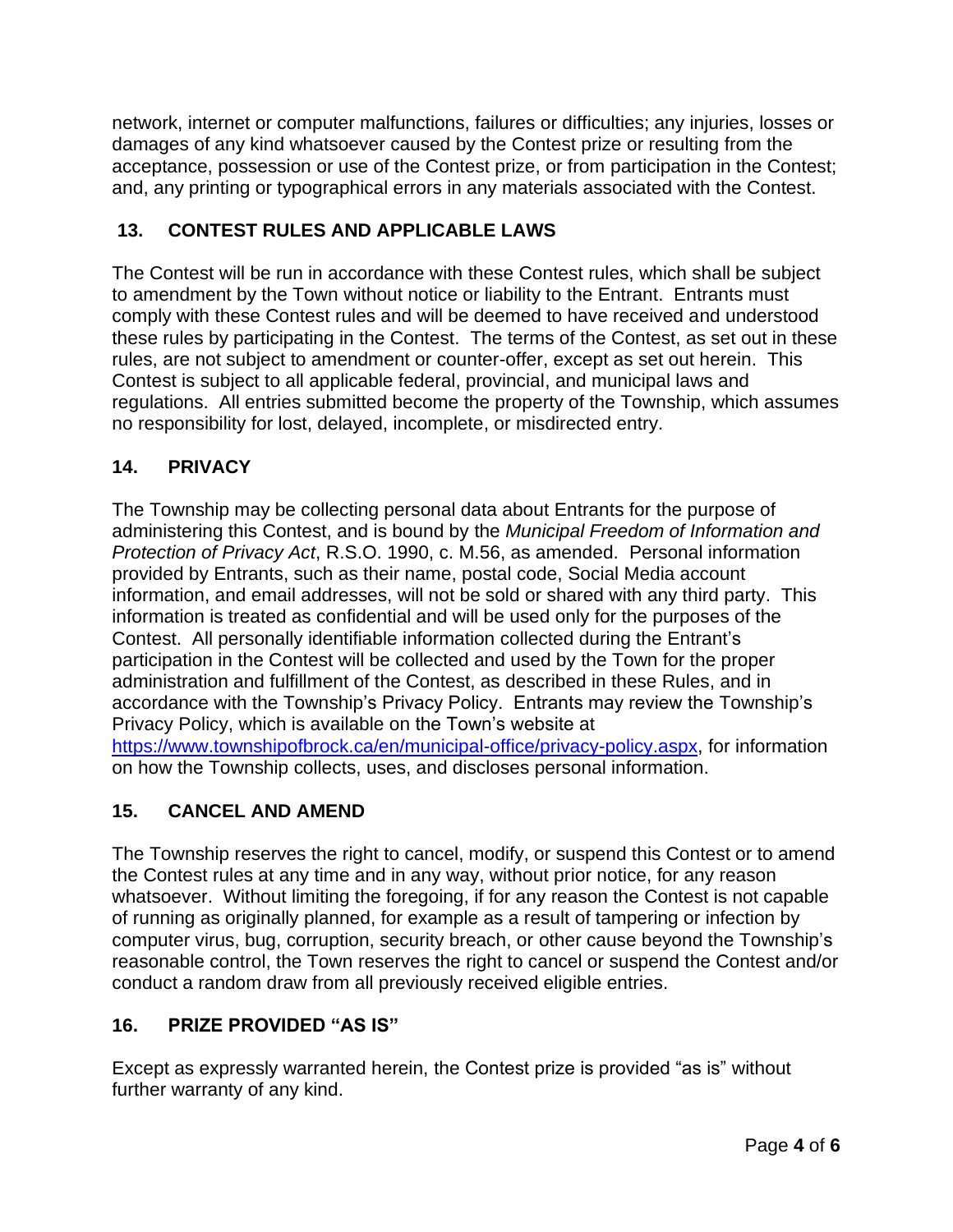## **17. CONDUCT**

The Township reserves the right, in its sole and absolute discretion, to disqualify without notice any Entrant that it finds to be: (a) violating the Contest rules; (b) tampering or attempting to tamper with the entry process or the operation of the Contest or any Contest website; (c) acting in an unsportsmanlike or disruptive manner, or with the intent to annoy, abuse, threaten or harass any other person; or (d) attempting to undermine the legitimate operation of the Contest. Any attempt by an Entrant or any other individual to undermine the legitimate operation of this Contest may be a violation of criminal and/or civil laws. Should any such attempt be made, the Township reserves the right to seek remedies and damages to the fullest extent permitted by law, including criminal prosecution, and to ban or disqualify an Entrant from this Contest and any future contests.

### **18. IDENTITY OF ENTRANT**

If a dispute arises regarding the identity of any online Entrant, the online entry will be deemed to have been submitted by the authorized account holder of the Social Media account provided at the time of entry. The individual assigned to the Social Media account by the organization responsible for assigning Social Media accounts for the domain associated with the submitted Social Media account, is considered the authorized account holder. A selected Entrant may be required to provide proof that he or she is the authorized account holder of the Social Media account associated with the selected entry. All online entries must be submitted from a valid Social Media account. If the name of the authorized Social Media account holder does not accord with the full name of the Entrant, the entry may be disqualified at the Township's sole and absolute discretion.

#### **19. INTELLECTUAL PROPERTY**

All intellectual property, including, without limitation, all trade-marks, trade names, logos, designs, promotional materials, web pages, source code, drawings, illustrations, slogans and representations are owned by the Township or Twitter, as the case may be. All rights are reserved. Unauthorized copying or use of any copyrighted material or intellectual property without the express written consent of its owner is strictly prohibited.

Twitter and the Twitter logo are trademarks of Twitter, Inc. or its affiliates. Facebook and the Facebook logo are trademarks of Facebook, Inc. or its affiliates.

By entering the Contest, Entrants represent and warrant that their entries and any other content that they submit for the purposes of the Contest constitute original material that they have the right to use and/or material in the public domain that does not infringe the intellectual property or other proprietary or legal rights of any third party in any way. By entering, Entrants agree to and do release, discharge, and hold the Township harmless Township from any and all damages arising from: (a) the Entrant's use, misuse, or